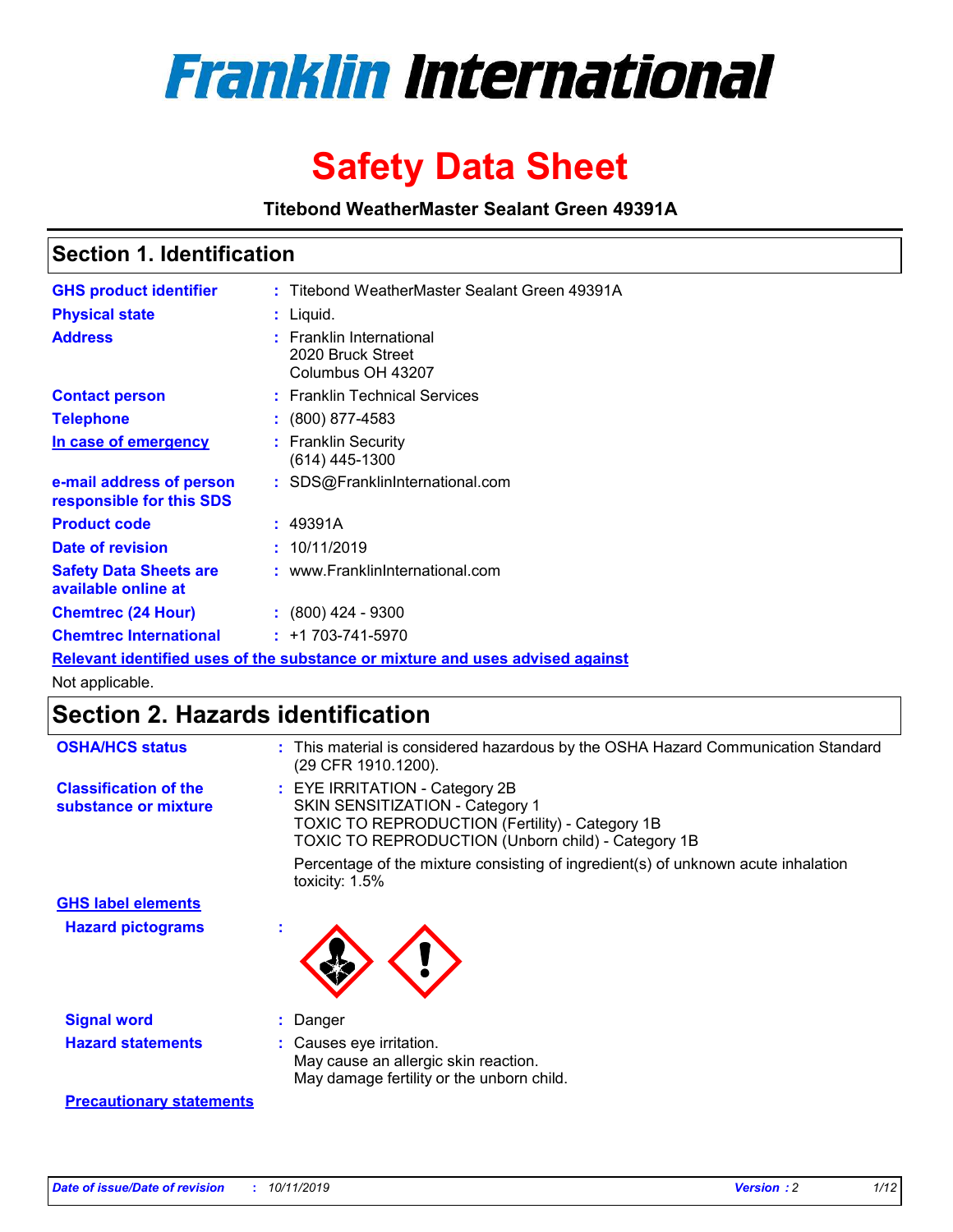### **Section 2. Hazards identification**

| <b>Prevention</b>                          | : Obtain special instructions before use. Do not handle until all safety precautions have<br>been read and understood. Wear protective gloves. Wear eye or face protection.<br>Wear protective clothing. Avoid breathing vapor. Wash hands thoroughly after handling.<br>Contaminated work clothing must not be allowed out of the workplace.                                                        |
|--------------------------------------------|------------------------------------------------------------------------------------------------------------------------------------------------------------------------------------------------------------------------------------------------------------------------------------------------------------------------------------------------------------------------------------------------------|
| <b>Response</b>                            | : IF exposed or concerned: Get medical attention. IF ON SKIN: Wash with plenty of<br>soap and water. Wash contaminated clothing before reuse. If skin irritation or rash<br>occurs: Get medical attention. IF IN EYES: Rinse cautiously with water for several<br>minutes. Remove contact lenses, if present and easy to do. Continue rinsing. If eye<br>irritation persists: Get medical attention. |
| <b>Storage</b>                             | : Store locked up.                                                                                                                                                                                                                                                                                                                                                                                   |
| <b>Disposal</b>                            | : Dispose of contents and container in accordance with all local, regional, national and<br>international regulations.                                                                                                                                                                                                                                                                               |
| <b>Hazards not otherwise</b><br>classified | : Product generates methanol during cure.                                                                                                                                                                                                                                                                                                                                                            |
|                                            |                                                                                                                                                                                                                                                                                                                                                                                                      |

### **Section 3. Composition/information on ingredients**

| <b>Substance/mixture</b><br>Mixture                  |               |                     |
|------------------------------------------------------|---------------|---------------------|
| <b>Ingredient name</b>                               | $\frac{9}{6}$ | <b>CAS number</b>   |
| 3-aminopropyltriethoxysilane<br>Dibutyltin dilaurate | ≤3<br>$≤0.3$  | 919-30-2<br>77-58-7 |

Any concentration shown as a range is to protect confidentiality or is due to batch variation.

**There are no additional ingredients present which, within the current knowledge of the supplier and in the concentrations applicable, are classified as hazardous to health or the environment and hence require reporting in this section.**

**Occupational exposure limits, if available, are listed in Section 8.**

### **Section 4. First aid measures**

| <b>Description of necessary first aid measures</b> |                                                                                                                                                                                                                                                                                                                                                                                                                                                                                                                                                                                                                                                                                                                                                                           |  |  |  |
|----------------------------------------------------|---------------------------------------------------------------------------------------------------------------------------------------------------------------------------------------------------------------------------------------------------------------------------------------------------------------------------------------------------------------------------------------------------------------------------------------------------------------------------------------------------------------------------------------------------------------------------------------------------------------------------------------------------------------------------------------------------------------------------------------------------------------------------|--|--|--|
| <b>Eye contact</b>                                 | : Immediately flush eyes with plenty of water, occasionally lifting the upper and lower<br>eyelids. Check for and remove any contact lenses. Continue to rinse for at least 10<br>minutes. If irritation persists, get medical attention.                                                                                                                                                                                                                                                                                                                                                                                                                                                                                                                                 |  |  |  |
| <b>Inhalation</b>                                  | : Remove victim to fresh air and keep at rest in a position comfortable for breathing. If<br>not breathing, if breathing is irregular or if respiratory arrest occurs, provide artificial<br>respiration or oxygen by trained personnel. It may be dangerous to the person providing<br>aid to give mouth-to-mouth resuscitation. Get medical attention. If unconscious, place<br>in recovery position and get medical attention immediately. Maintain an open airway.<br>Loosen tight clothing such as a collar, tie, belt or waistband. In case of inhalation of<br>decomposition products in a fire, symptoms may be delayed. The exposed person may<br>need to be kept under medical surveillance for 48 hours.                                                       |  |  |  |
| <b>Skin contact</b>                                | : Wash with plenty of soap and water. Remove contaminated clothing and shoes. Wash<br>contaminated clothing thoroughly with water before removing it, or wear gloves.<br>Continue to rinse for at least 10 minutes. Get medical attention. In the event of any<br>complaints or symptoms, avoid further exposure. Wash clothing before reuse. Clean<br>shoes thoroughly before reuse.                                                                                                                                                                                                                                                                                                                                                                                     |  |  |  |
| <b>Ingestion</b>                                   | : Wash out mouth with water. Remove dentures if any. Remove victim to fresh air and<br>keep at rest in a position comfortable for breathing. If material has been swallowed and<br>the exposed person is conscious, give small quantities of water to drink. Stop if the<br>exposed person feels sick as vomiting may be dangerous. Do not induce vomiting<br>unless directed to do so by medical personnel. If vomiting occurs, the head should be<br>kept low so that vomit does not enter the lungs. Get medical attention. Never give<br>anything by mouth to an unconscious person. If unconscious, place in recovery position<br>and get medical attention immediately. Maintain an open airway. Loosen tight clothing<br>such as a collar, tie, belt or waistband. |  |  |  |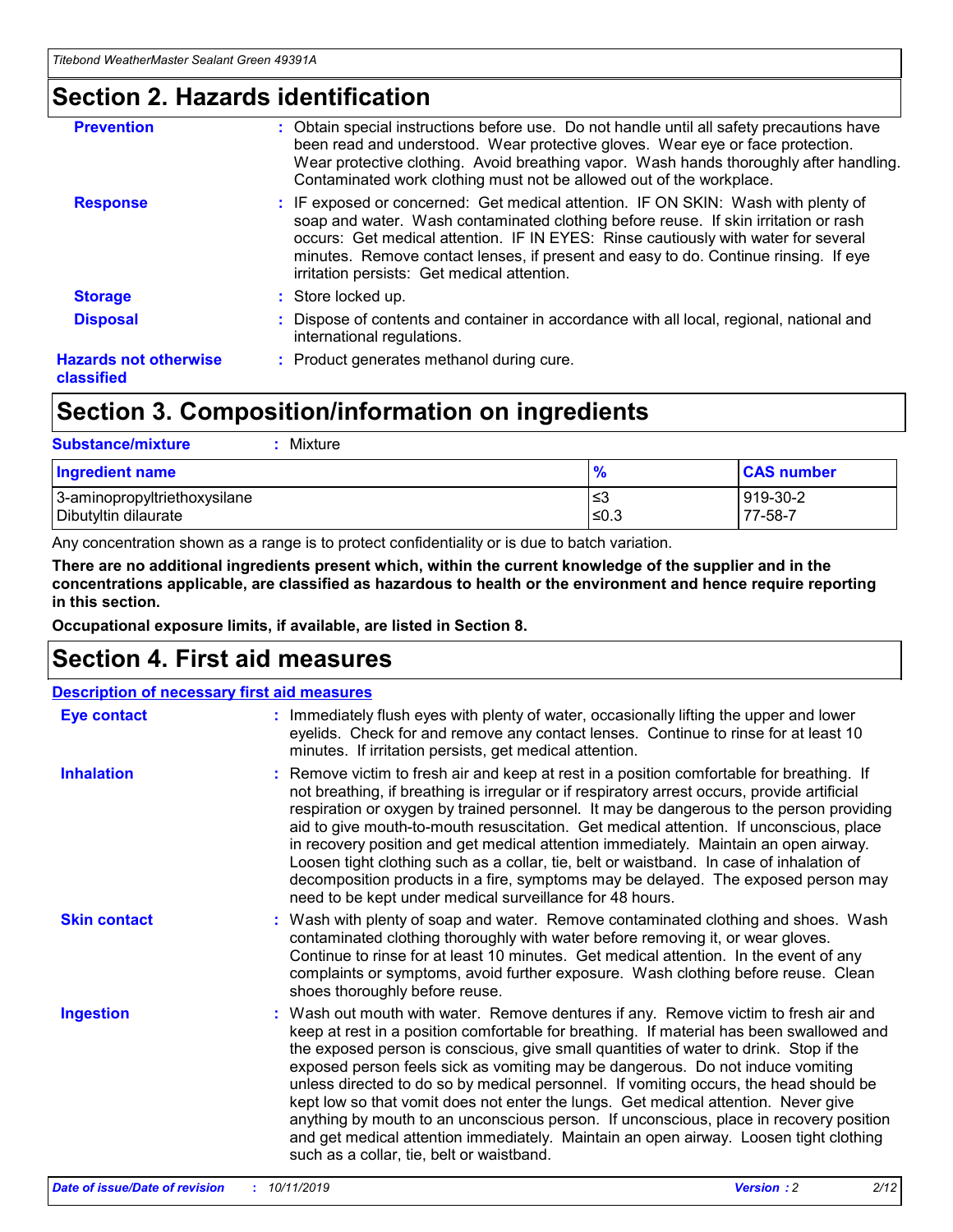## **Section 4. First aid measures**

| Most important symptoms/effects, acute and delayed |  |                                                                                                                                                                                                                                                                                                                                                                                                                 |  |
|----------------------------------------------------|--|-----------------------------------------------------------------------------------------------------------------------------------------------------------------------------------------------------------------------------------------------------------------------------------------------------------------------------------------------------------------------------------------------------------------|--|
| <b>Potential acute health effects</b>              |  |                                                                                                                                                                                                                                                                                                                                                                                                                 |  |
| Eye contact                                        |  | : May cause eye irritation.                                                                                                                                                                                                                                                                                                                                                                                     |  |
| <b>Inhalation</b>                                  |  | : No known significant effects or critical hazards.                                                                                                                                                                                                                                                                                                                                                             |  |
| <b>Skin contact</b>                                |  | : May cause skin irritation.                                                                                                                                                                                                                                                                                                                                                                                    |  |
| <b>Ingestion</b>                                   |  | : No known significant effects or critical hazards.                                                                                                                                                                                                                                                                                                                                                             |  |
| Over-exposure signs/symptoms                       |  |                                                                                                                                                                                                                                                                                                                                                                                                                 |  |
| <b>Eye contact</b>                                 |  | : Adverse symptoms may include the following:<br>irritation<br>watering<br>redness                                                                                                                                                                                                                                                                                                                              |  |
| <b>Inhalation</b>                                  |  | : Adverse symptoms may include the following:<br>reduced fetal weight<br>increase in fetal deaths<br>skeletal malformations                                                                                                                                                                                                                                                                                     |  |
| <b>Skin contact</b>                                |  | : Adverse symptoms may include the following:<br>irritation<br>redness<br>reduced fetal weight<br>increase in fetal deaths<br>skeletal malformations                                                                                                                                                                                                                                                            |  |
| <b>Ingestion</b>                                   |  | : Adverse symptoms may include the following:<br>reduced fetal weight<br>increase in fetal deaths<br>skeletal malformations                                                                                                                                                                                                                                                                                     |  |
|                                                    |  | <b>Indication of immediate medical attention and special treatment needed, if necessary</b>                                                                                                                                                                                                                                                                                                                     |  |
| <b>Notes to physician</b>                          |  | : In case of inhalation of decomposition products in a fire, symptoms may be delayed.<br>The exposed person may need to be kept under medical surveillance for 48 hours.                                                                                                                                                                                                                                        |  |
| <b>Specific treatments</b>                         |  | : No specific treatment.                                                                                                                                                                                                                                                                                                                                                                                        |  |
| <b>Protection of first-aiders</b>                  |  | : No action shall be taken involving any personal risk or without suitable training. If it is<br>suspected that fumes are still present, the rescuer should wear an appropriate mask or<br>self-contained breathing apparatus. It may be dangerous to the person providing aid to<br>give mouth-to-mouth resuscitation. Wash contaminated clothing thoroughly with water<br>before removing it, or wear gloves. |  |

**See toxicological information (Section 11)**

### **Section 5. Fire-fighting measures**

| <b>Extinguishing media</b>                             |                                                                                                                                                                                                     |
|--------------------------------------------------------|-----------------------------------------------------------------------------------------------------------------------------------------------------------------------------------------------------|
| <b>Suitable extinguishing</b><br>media                 | : Use an extinguishing agent suitable for the surrounding fire.                                                                                                                                     |
| <b>Unsuitable extinguishing</b><br>media               | : None known.                                                                                                                                                                                       |
| <b>Specific hazards arising</b><br>from the chemical   | : In a fire or if heated, a pressure increase will occur and the container may burst.                                                                                                               |
| <b>Hazardous thermal</b><br>decomposition products     | : Decomposition products may include the following materials:<br>carbon dioxide<br>carbon monoxide<br>nitrogen oxides<br>metal oxide/oxides                                                         |
| <b>Special protective actions</b><br>for fire-fighters | : Promptly isolate the scene by removing all persons from the vicinity of the incident if<br>there is a fire. No action shall be taken involving any personal risk or without suitable<br>training. |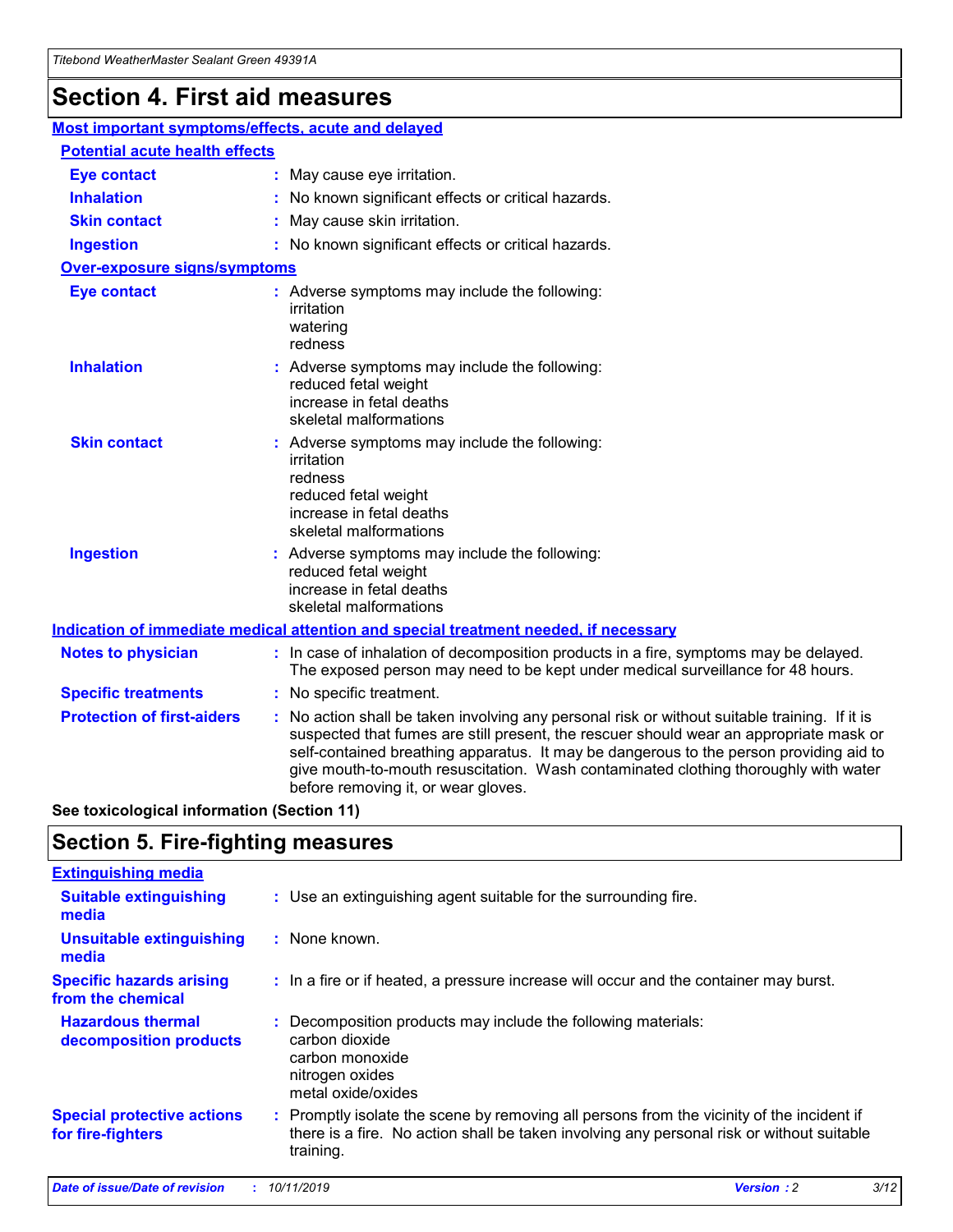### **Section 5. Fire-fighting measures**

**Special protective equipment for fire-fighters** Fire-fighters should wear appropriate protective equipment and self-contained breathing **:** apparatus (SCBA) with a full face-piece operated in positive pressure mode.

### **Section 6. Accidental release measures**

#### **Personal precautions, protective equipment and emergency procedures**

| For non-emergency<br>personnel                               |  | : No action shall be taken involving any personal risk or without suitable training.<br>Evacuate surrounding areas. Keep unnecessary and unprotected personnel from<br>entering. Do not touch or walk through spilled material. Avoid breathing vapor or mist.<br>Provide adequate ventilation. Wear appropriate respirator when ventilation is<br>inadequate. Put on appropriate personal protective equipment.                                                                                                                                                                                                                                                                                             |  |  |
|--------------------------------------------------------------|--|--------------------------------------------------------------------------------------------------------------------------------------------------------------------------------------------------------------------------------------------------------------------------------------------------------------------------------------------------------------------------------------------------------------------------------------------------------------------------------------------------------------------------------------------------------------------------------------------------------------------------------------------------------------------------------------------------------------|--|--|
| For emergency responders                                     |  | : If specialized clothing is required to deal with the spillage, take note of any information in<br>Section 8 on suitable and unsuitable materials. See also the information in "For non-<br>emergency personnel".                                                                                                                                                                                                                                                                                                                                                                                                                                                                                           |  |  |
| <b>Environmental precautions</b>                             |  | : Avoid dispersal of spilled material and runoff and contact with soil, waterways, drains<br>and sewers. Inform the relevant authorities if the product has caused environmental<br>pollution (sewers, waterways, soil or air).                                                                                                                                                                                                                                                                                                                                                                                                                                                                              |  |  |
| <b>Methods and materials for containment and cleaning up</b> |  |                                                                                                                                                                                                                                                                                                                                                                                                                                                                                                                                                                                                                                                                                                              |  |  |
| <b>Small spill</b>                                           |  | : Stop leak if without risk. Move containers from spill area. Dilute with water and mop up<br>if water-soluble. Alternatively, or if water-insoluble, absorb with an inert dry material and<br>place in an appropriate waste disposal container. Dispose of via a licensed waste<br>disposal contractor.                                                                                                                                                                                                                                                                                                                                                                                                     |  |  |
| <b>Large spill</b>                                           |  | : Stop leak if without risk. Move containers from spill area. Approach release from<br>upwind. Prevent entry into sewers, water courses, basements or confined areas. Wash<br>spillages into an effluent treatment plant or proceed as follows. Contain and collect<br>spillage with non-combustible, absorbent material e.g. sand, earth, vermiculite or<br>diatomaceous earth and place in container for disposal according to local regulations<br>(see Section 13). Dispose of via a licensed waste disposal contractor. Contaminated<br>absorbent material may pose the same hazard as the spilled product. Note: see<br>Section 1 for emergency contact information and Section 13 for waste disposal. |  |  |

### **Section 7. Handling and storage**

| <b>Precautions for safe handling</b>                                             |                                                                                                                                                                                                                                                                                                                                                                                                                                                                                                                                                                                                                                                                                                                                                                                                                                                  |
|----------------------------------------------------------------------------------|--------------------------------------------------------------------------------------------------------------------------------------------------------------------------------------------------------------------------------------------------------------------------------------------------------------------------------------------------------------------------------------------------------------------------------------------------------------------------------------------------------------------------------------------------------------------------------------------------------------------------------------------------------------------------------------------------------------------------------------------------------------------------------------------------------------------------------------------------|
| <b>Protective measures</b>                                                       | : Put on appropriate personal protective equipment (see Section 8). Persons with a<br>history of skin sensitization problems should not be employed in any process in which<br>this product is used. Avoid exposure - obtain special instructions before use. Avoid<br>exposure during pregnancy. Do not handle until all safety precautions have been read<br>and understood. Do not get in eyes or on skin or clothing. Do not ingest. Avoid<br>breathing vapor or mist. If during normal use the material presents a respiratory hazard,<br>use only with adequate ventilation or wear appropriate respirator. Keep in the original<br>container or an approved alternative made from a compatible material, kept tightly<br>closed when not in use. Empty containers retain product residue and can be hazardous.<br>Do not reuse container. |
| <b>Advice on general</b><br>occupational hygiene                                 | : Eating, drinking and smoking should be prohibited in areas where this material is<br>handled, stored and processed. Workers should wash hands and face before eating,<br>drinking and smoking. Remove contaminated clothing and protective equipment before<br>entering eating areas. See also Section 8 for additional information on hygiene<br>measures.                                                                                                                                                                                                                                                                                                                                                                                                                                                                                    |
| <b>Conditions for safe storage,</b><br>including any<br><b>incompatibilities</b> | Store between the following temperatures: 0 to 120°C (32 to 248°F). Store in<br>accordance with local regulations. Store in original container protected from direct<br>sunlight in a dry, cool and well-ventilated area, away from incompatible materials (see<br>Section 10) and food and drink. Store locked up. Keep container tightly closed and<br>sealed until ready for use. Containers that have been opened must be carefully<br>resealed and kept upright to prevent leakage. Do not store in unlabeled containers.<br>Use appropriate containment to avoid environmental contamination. See Section 10 for<br>incompatible materials before handling or use.                                                                                                                                                                         |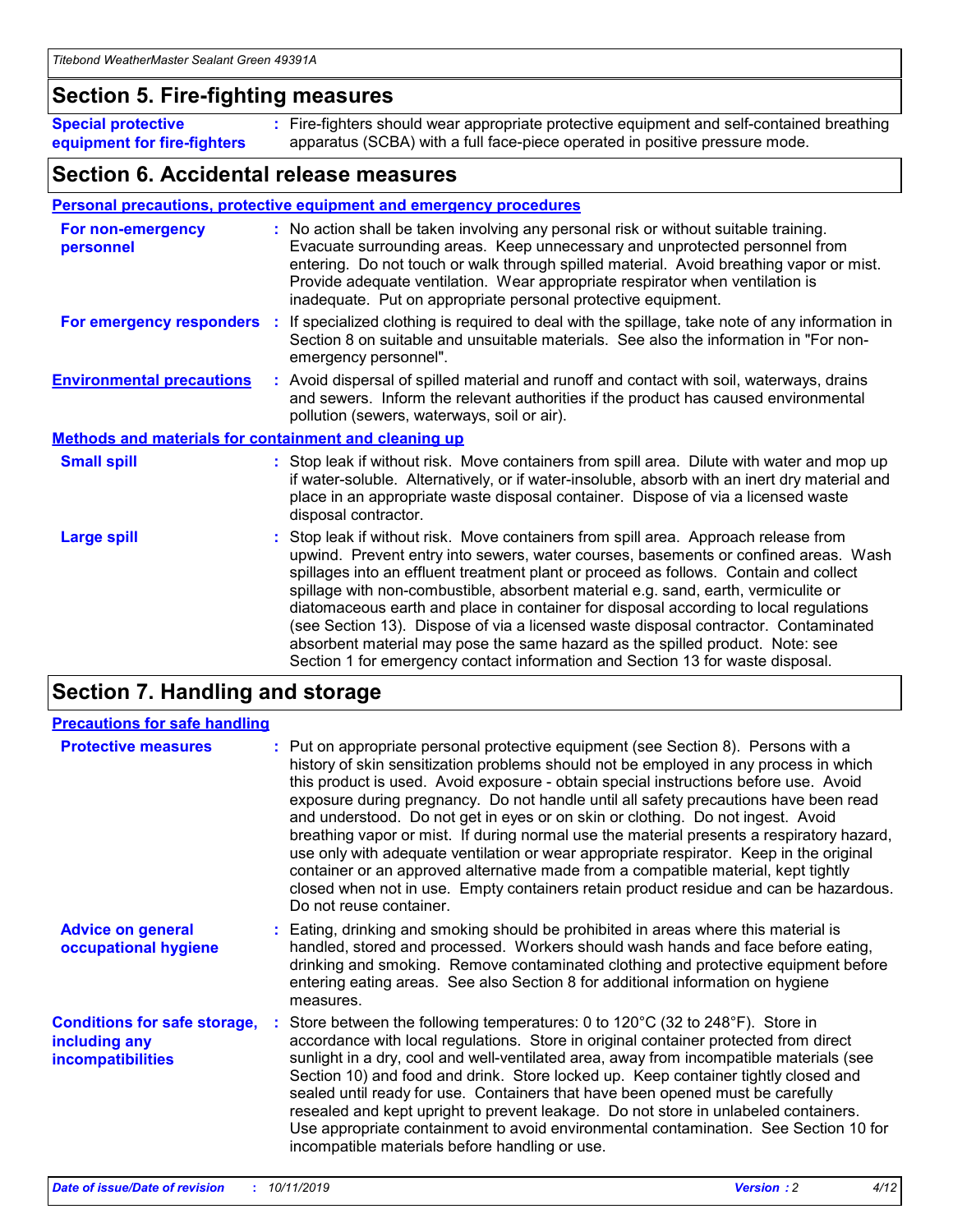## **Section 8. Exposure controls/personal protection**

#### **Control parameters**

#### **Occupational exposure limits**

| <b>Ingredient name</b>                               |    |                                          | <b>Exposure limits</b>                                                                                                                                                                                                                                                                                                                                                                                                                                                                                                                                                                                                 |
|------------------------------------------------------|----|------------------------------------------|------------------------------------------------------------------------------------------------------------------------------------------------------------------------------------------------------------------------------------------------------------------------------------------------------------------------------------------------------------------------------------------------------------------------------------------------------------------------------------------------------------------------------------------------------------------------------------------------------------------------|
| 3-aminopropyltriethoxysilane<br>Dibutyltin dilaurate |    |                                          | None.<br>ACGIH TLV (United States, 3/2019). Absorbed through skin.<br>Notes: as Sn<br>TWA: 0.1 mg/m <sup>3</sup> , (as Sn) 8 hours.<br>STEL: 0.2 mg/m <sup>3</sup> , (as Sn) 15 minutes.<br>NIOSH REL (United States, 10/2016). Absorbed through skin.<br>Notes: as Sn<br>TWA: 0.1 mg/m <sup>3</sup> , (as Sn) 10 hours.<br>OSHA PEL (United States, 5/2018). Notes: as Sn<br>TWA: $0.1 \text{ mg/m}^3$ , (as Sn) 8 hours.<br>OSHA PEL 1989 (United States, 3/1989). Absorbed through skin.<br>Notes: measured as Sn<br>TWA: 0.1 mg/m <sup>3</sup> , (measured as Sn) 8 hours. Form: Organic                           |
| <b>Appropriate engineering</b><br>controls           |    |                                          | : If user operations generate dust, fumes, gas, vapor or mist, use process enclosures,<br>local exhaust ventilation or other engineering controls to keep worker exposure to<br>airborne contaminants below any recommended or statutory limits.                                                                                                                                                                                                                                                                                                                                                                       |
| <b>Environmental exposure</b><br><b>controls</b>     |    |                                          | Emissions from ventilation or work process equipment should be checked to ensure<br>they comply with the requirements of environmental protection legislation. In some<br>cases, fume scrubbers, filters or engineering modifications to the process equipment<br>will be necessary to reduce emissions to acceptable levels.                                                                                                                                                                                                                                                                                          |
| <b>Individual protection measures</b>                |    |                                          |                                                                                                                                                                                                                                                                                                                                                                                                                                                                                                                                                                                                                        |
| <b>Hygiene measures</b>                              |    |                                          | : Wash hands, forearms and face thoroughly after handling chemical products, before<br>eating, smoking and using the lavatory and at the end of the working period.<br>Appropriate techniques should be used to remove potentially contaminated clothing.<br>Contaminated work clothing should not be allowed out of the workplace. Wash<br>contaminated clothing before reusing. Ensure that eyewash stations and safety<br>showers are close to the workstation location.                                                                                                                                            |
| <b>Eye/face protection</b>                           |    |                                          | : Safety eyewear complying with an approved standard should be used when a risk<br>assessment indicates this is necessary to avoid exposure to liquid splashes, mists,<br>gases or dusts. If contact is possible, the following protection should be worn, unless<br>the assessment indicates a higher degree of protection: chemical splash goggles.                                                                                                                                                                                                                                                                  |
| <b>Skin protection</b>                               |    |                                          |                                                                                                                                                                                                                                                                                                                                                                                                                                                                                                                                                                                                                        |
| <b>Hand protection</b>                               |    |                                          | : Chemical-resistant, impervious gloves complying with an approved standard should be<br>worn at all times when handling chemical products if a risk assessment indicates this is<br>necessary. Considering the parameters specified by the glove manufacturer, check<br>during use that the gloves are still retaining their protective properties. It should be<br>noted that the time to breakthrough for any glove material may be different for different<br>glove manufacturers. In the case of mixtures, consisting of several substances, the<br>protection time of the gloves cannot be accurately estimated. |
| <b>Body protection</b>                               |    | handling this product.                   | Personal protective equipment for the body should be selected based on the task being<br>performed and the risks involved and should be approved by a specialist before                                                                                                                                                                                                                                                                                                                                                                                                                                                |
| <b>Other skin protection</b>                         |    | specialist before handling this product. | : Appropriate footwear and any additional skin protection measures should be selected<br>based on the task being performed and the risks involved and should be approved by a                                                                                                                                                                                                                                                                                                                                                                                                                                          |
| <b>Respiratory protection</b>                        | ÷. | aspects of use.                          | Based on the hazard and potential for exposure, select a respirator that meets the<br>appropriate standard or certification. Respirators must be used according to a<br>respiratory protection program to ensure proper fitting, training, and other important                                                                                                                                                                                                                                                                                                                                                         |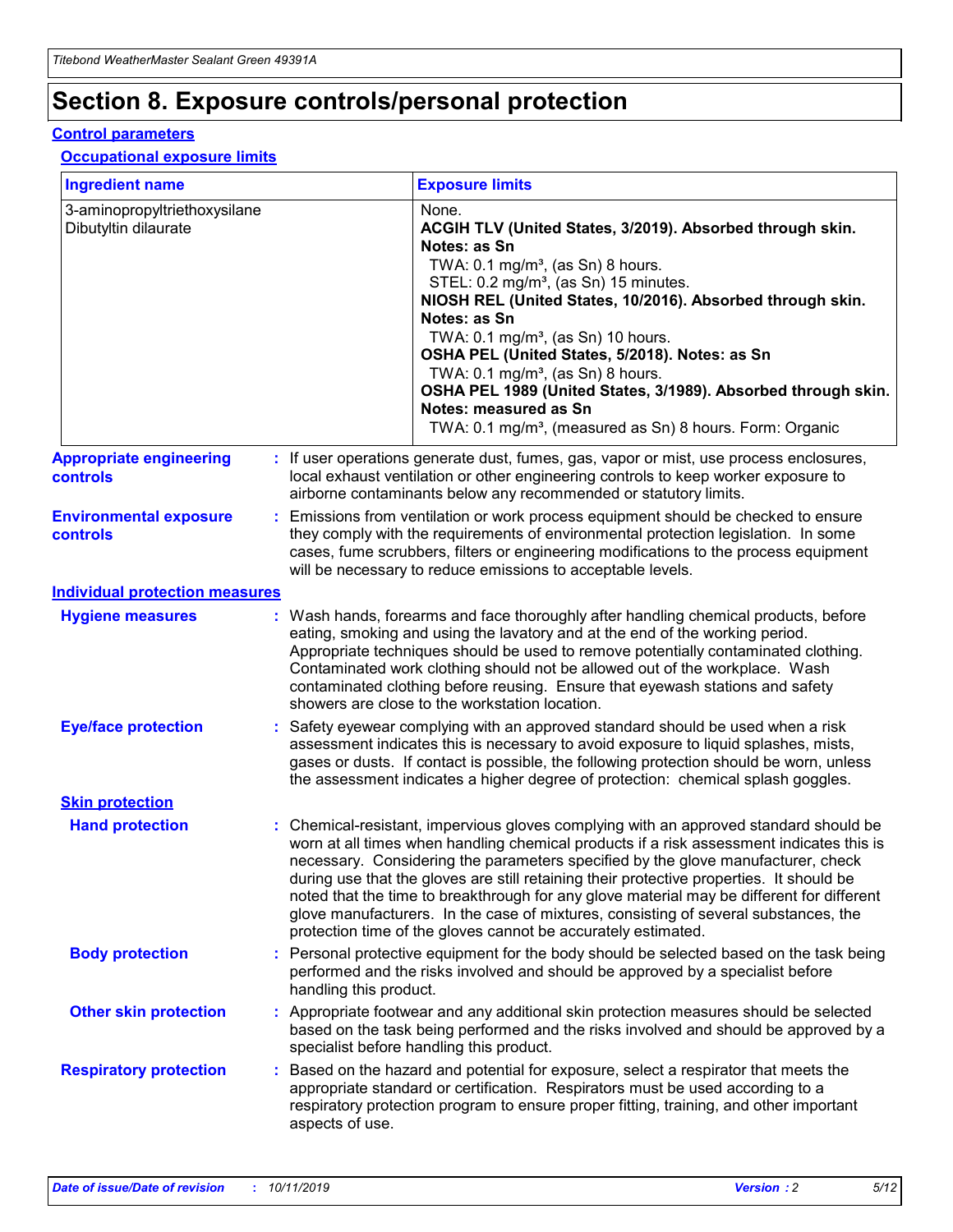### **Section 9. Physical and chemical properties**

#### **Appearance**

| <b>Physical state</b>                             | : Liquid. [Paste.]                                              |
|---------------------------------------------------|-----------------------------------------------------------------|
| Color                                             | Green.                                                          |
| Odor                                              | : None [Slight]                                                 |
| <b>Odor threshold</b>                             | $:$ Not available.                                              |
| рH                                                | : Not applicable.                                               |
| <b>Melting point</b>                              | : Not available.                                                |
| <b>Boiling point</b>                              | : >100°C (>212°F)                                               |
| <b>Flash point</b>                                | : Closed cup: $>200^{\circ}$ C ( $>392^{\circ}$ F) [Setaflash.] |
| <b>Evaporation rate</b>                           | $:$ <1 (butyl acetate = 1)                                      |
| <b>Flammability (solid, gas)</b>                  | : Not available.                                                |
| Lower and upper explosive<br>(flammable) limits   | : Not available.                                                |
| <b>VOC (less water, less</b>                      | $: 0$ g/l                                                       |
| exempt solvents)                                  |                                                                 |
| <b>Volatility</b>                                 | $: 0\%$ (w/w)                                                   |
| <b>Vapor density</b>                              | : Not available.                                                |
| <b>Relative density</b>                           | : 1.4329                                                        |
| <b>Solubility</b>                                 | Insoluble in the following materials: cold water and hot water. |
| <b>Solubility in water</b>                        | : Not available.                                                |
| <b>Partition coefficient: n-</b><br>octanol/water | $:$ Not available.                                              |
| <b>Auto-ignition temperature</b>                  | : Not available.                                                |
| <b>Decomposition temperature</b>                  | : Not available.                                                |

### **Section 10. Stability and reactivity**

| <b>Reactivity</b>                            | : No specific test data related to reactivity available for this product or its ingredients.            |
|----------------------------------------------|---------------------------------------------------------------------------------------------------------|
| <b>Chemical stability</b>                    | : The product is stable.                                                                                |
| <b>Possibility of hazardous</b><br>reactions | : Under normal conditions of storage and use, hazardous reactions will not occur.                       |
| <b>Conditions to avoid</b>                   | : No specific data.                                                                                     |
| <b>Incompatible materials</b>                | : No specific data.                                                                                     |
| <b>Hazardous decomposition</b><br>products   | Under normal conditions of storage and use, hazardous decomposition products should<br>not be produced. |

### **Section 11. Toxicological information**

### **Information on toxicological effects**

#### **Acute toxicity**

| <b>Product/ingredient name</b> | <b>Result</b>           | <b>Species</b> | <b>Dose</b>                | <b>Exposure</b> |
|--------------------------------|-------------------------|----------------|----------------------------|-----------------|
| 3-aminopropyltriethoxysilane   | <b>ILD50 Dermal</b>     | Rabbit         | 4.29 g/kg                  |                 |
| Dibutyltin dilaurate           | ILD50 Oral<br>LD50 Oral | Rat<br>Rat     | $1.57$ g/kg<br>175 $mg/kg$ |                 |
|                                |                         |                |                            |                 |

**Irritation/Corrosion**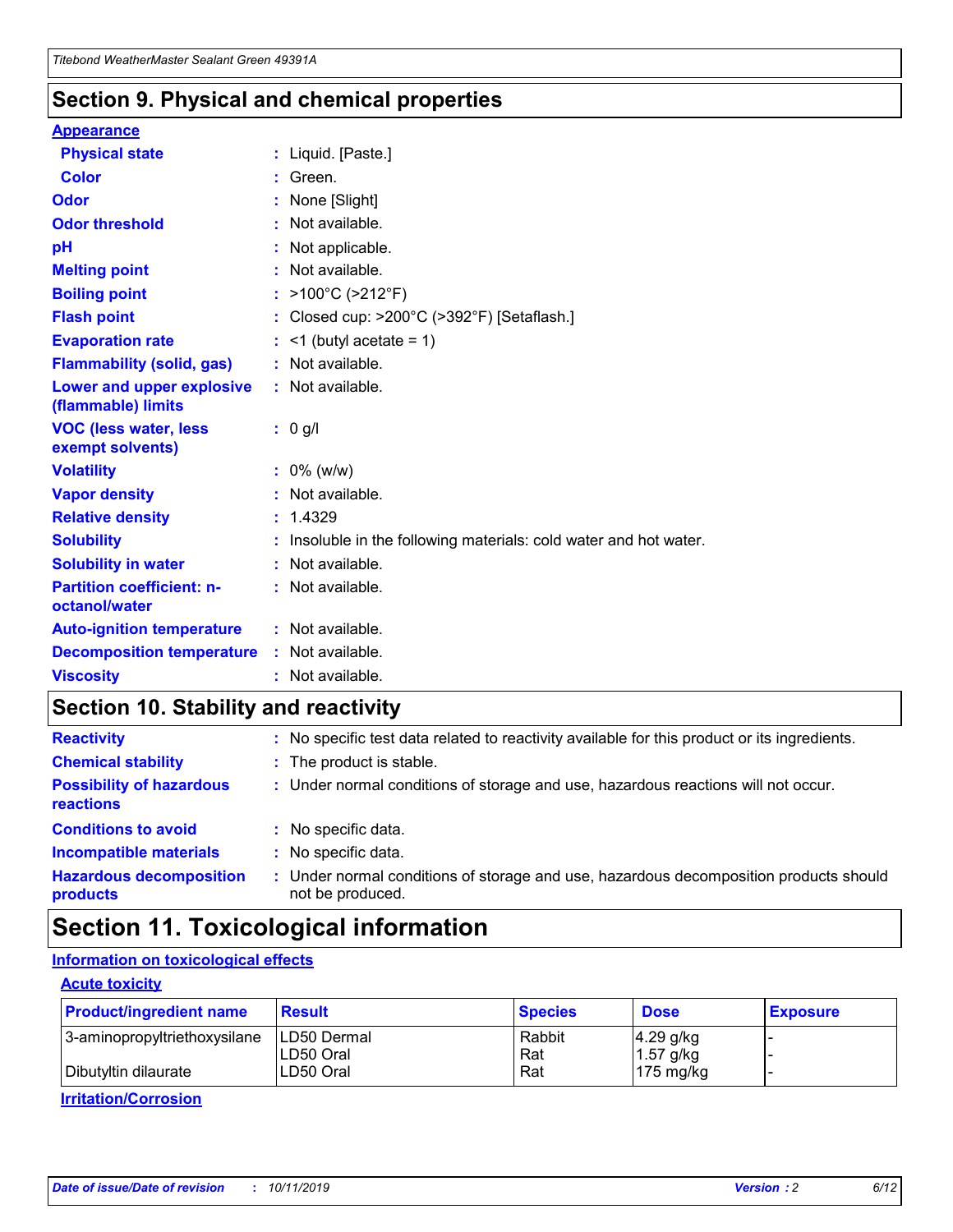## **Section 11. Toxicological information**

| <b>Product/ingredient name</b> | <b>Result</b>            | <b>Species</b> | <b>Score</b> | <b>Exposure</b>           | <b>Observation</b> |
|--------------------------------|--------------------------|----------------|--------------|---------------------------|--------------------|
| 3-aminopropyltriethoxysilane   | Eyes - Mild irritant     | Rabbit         |              | $100$ mg                  |                    |
|                                | Eyes - Severe irritant   | Rabbit         |              | 24 hours 750              |                    |
|                                |                          |                |              | ug                        |                    |
|                                | Skin - Severe irritant   | Rabbit         |              | 24 hours 5                | -                  |
| Dibutyltin dilaurate           | Eyes - Moderate irritant | Rabbit         |              | mq<br><b>24 hours 100</b> |                    |
|                                |                          |                |              | mg                        |                    |
|                                | Skin - Severe irritant   | Rabbit         |              | 500 mg                    |                    |

#### **Sensitization**

Not available.

#### **Mutagenicity**

Not available.

#### **Carcinogenicity**

Not available.

#### **Reproductive toxicity**

Not available.

#### **Teratogenicity**

Not available.

#### **Specific target organ toxicity (single exposure)**

Not available.

#### **Specific target organ toxicity (repeated exposure)**

| <b>Name</b>                                                                  |                                                                                                                             | <b>Category</b> | <b>Route of</b><br>exposure  | <b>Target organs</b> |
|------------------------------------------------------------------------------|-----------------------------------------------------------------------------------------------------------------------------|-----------------|------------------------------|----------------------|
| Dibutyltin dilaurate                                                         |                                                                                                                             | Category 1      | $\qquad \qquad \blacksquare$ | respiratory system   |
| <b>Aspiration hazard</b><br>Not available.                                   |                                                                                                                             |                 |                              |                      |
| <b>Information on the likely</b><br>routes of exposure                       | : Not available.                                                                                                            |                 |                              |                      |
| <b>Potential acute health effects</b>                                        |                                                                                                                             |                 |                              |                      |
| <b>Eye contact</b>                                                           | : May cause eye irritation.                                                                                                 |                 |                              |                      |
| <b>Inhalation</b>                                                            | : No known significant effects or critical hazards.                                                                         |                 |                              |                      |
| <b>Skin contact</b>                                                          | : May cause skin irritation.                                                                                                |                 |                              |                      |
| <b>Ingestion</b>                                                             | : No known significant effects or critical hazards.                                                                         |                 |                              |                      |
| Symptoms related to the physical, chemical and toxicological characteristics |                                                                                                                             |                 |                              |                      |
| <b>Eye contact</b>                                                           | : Adverse symptoms may include the following:<br>irritation<br>watering<br>redness                                          |                 |                              |                      |
| <b>Inhalation</b>                                                            | : Adverse symptoms may include the following:<br>reduced fetal weight<br>increase in fetal deaths<br>skeletal malformations |                 |                              |                      |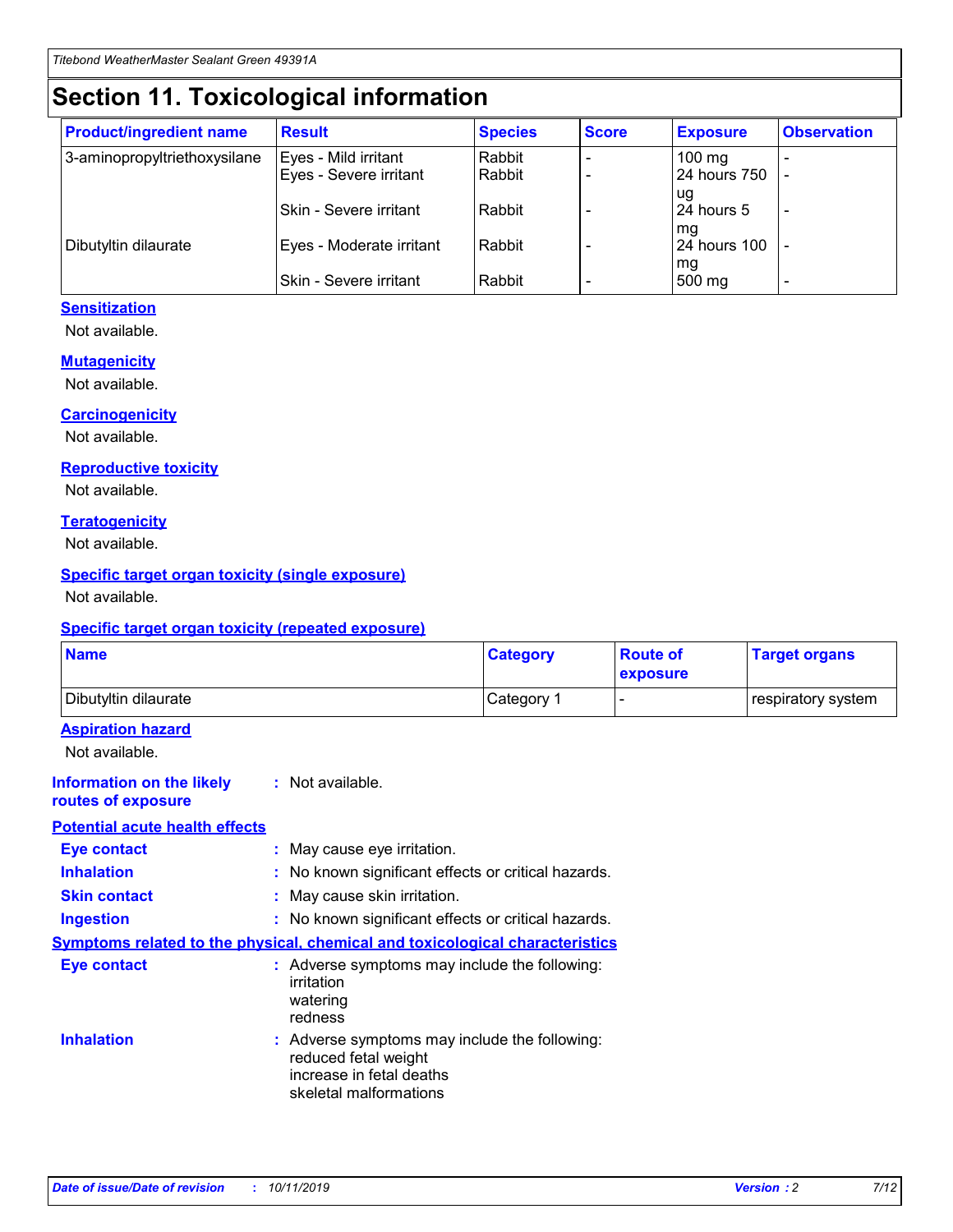## **Section 11. Toxicological information**

| <b>Skin contact</b>                     | : Adverse symptoms may include the following:<br>irritation<br>redness<br>reduced fetal weight<br>increase in fetal deaths<br>skeletal malformations |
|-----------------------------------------|------------------------------------------------------------------------------------------------------------------------------------------------------|
| <b>Ingestion</b>                        | : Adverse symptoms may include the following:<br>reduced fetal weight<br>increase in fetal deaths<br>skeletal malformations                          |
|                                         | Delayed and immediate effects and also chronic effects from short and long term exposure                                                             |
| <b>Short term exposure</b>              |                                                                                                                                                      |
| <b>Potential immediate</b><br>effects   | : Not available.                                                                                                                                     |
| <b>Potential delayed effects</b>        | : Not available.                                                                                                                                     |
| <b>Long term exposure</b>               |                                                                                                                                                      |
| <b>Potential immediate</b><br>effects   | : Not available.                                                                                                                                     |
| <b>Potential delayed effects</b>        | : Not available.                                                                                                                                     |
| <b>Potential chronic health effects</b> |                                                                                                                                                      |
| Not available.                          |                                                                                                                                                      |
| <b>General</b>                          | : Once sensitized, a severe allergic reaction may occur when subsequently exposed to<br>very low levels.                                             |
| <b>Carcinogenicity</b>                  | : No known significant effects or critical hazards.                                                                                                  |
| <b>Mutagenicity</b>                     | No known significant effects or critical hazards.                                                                                                    |
| <b>Teratogenicity</b>                   | May damage the unborn child.                                                                                                                         |
| <b>Developmental effects</b>            | No known significant effects or critical hazards.                                                                                                    |
| <b>Fertility effects</b>                | : May damage fertility.                                                                                                                              |
| <b>Numerical measures of toxicity</b>   |                                                                                                                                                      |
| <b>Acute toxicity estimates</b>         |                                                                                                                                                      |
|                                         |                                                                                                                                                      |

Not available.

## **Section 12. Ecological information**

#### **Toxicity**

| <b>Product/ingredient name</b> | <b>Result</b>                     | <b>Species</b>                       | <b>Exposure</b> |
|--------------------------------|-----------------------------------|--------------------------------------|-----------------|
| Dibutyltin dilaurate           | Chronic EC10 > 2 mg/l Fresh water | Algae - Scenedesmus<br>I subspicatus | l 96 hours      |

### **Persistence and degradability**

| <b>Product/ingredient name</b> | <b>Test</b>                                                                    | <b>Result</b>  |                   | <b>Dose</b> | <b>Inoculum</b>         |
|--------------------------------|--------------------------------------------------------------------------------|----------------|-------------------|-------------|-------------------------|
| Dibutyltin dilaurate           | OECD 301F<br>Ready<br>Biodegradability -<br>Manometric<br>Respirometry<br>Test | 23 % - 28 days |                   |             |                         |
| <b>Product/ingredient name</b> | <b>Aquatic half-life</b>                                                       |                | <b>Photolysis</b> |             | <b>Biodegradability</b> |
| Dibutyltin dilaurate           |                                                                                |                |                   |             | Inherent                |

### **Bioaccumulative potential**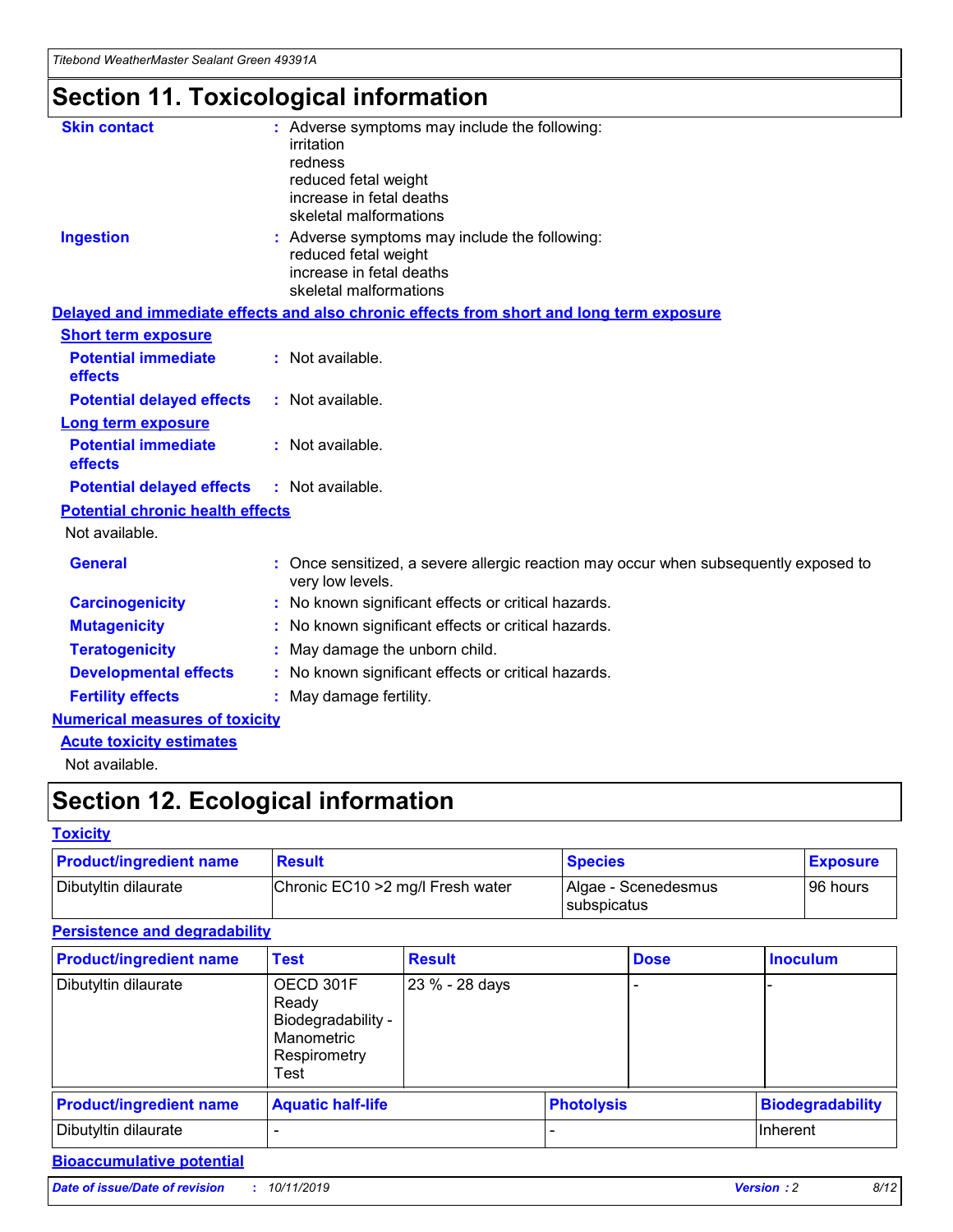## **Section 12. Ecological information**

| <b>Product/ingredient name</b> | $LoaPow$ | <b>BCF</b> | <b>Potential</b> |
|--------------------------------|----------|------------|------------------|
| 3-aminopropyltriethoxysilane   | 1.7      | 3.4        | low              |
| Dibutyltin dilaurate           | 4.44     | 2.91       | low              |

#### **Mobility in soil**

| <b>Soil/water partition</b><br>coefficient (K <sub>oc</sub> ) | : Not available.                                    |
|---------------------------------------------------------------|-----------------------------------------------------|
| <b>Other adverse effects</b>                                  | : No known significant effects or critical hazards. |

### **Section 13. Disposal considerations**

**Disposal methods :**

The generation of waste should be avoided or minimized wherever possible. Disposal of this product, solutions and any by-products should at all times comply with the requirements of environmental protection and waste disposal legislation and any regional local authority requirements. Dispose of surplus and non-recyclable products via a licensed waste disposal contractor. Waste should not be disposed of untreated to the sewer unless fully compliant with the requirements of all authorities with jurisdiction. Waste packaging should be recycled. Incineration or landfill should only be considered when recycling is not feasible. This material and its container must be disposed of in a safe way. Care should be taken when handling emptied containers that have not been cleaned or rinsed out. Empty containers or liners may retain some product residues. Avoid dispersal of spilled material and runoff and contact with soil, waterways, drains and sewers.

## **Section 14. Transport information**

|                                      | <b>DOT</b><br><b>Classification</b> | <b>TDG</b><br><b>Classification</b> | <b>Mexico</b><br><b>Classification</b> | <b>ADR/RID</b> | <b>IMDG</b>              | <b>IATA</b>              |
|--------------------------------------|-------------------------------------|-------------------------------------|----------------------------------------|----------------|--------------------------|--------------------------|
| <b>UN number</b>                     | Not regulated.                      | Not regulated.                      | Not regulated.                         | Not regulated. | Not regulated.           | Not regulated.           |
| <b>UN proper</b><br>shipping name    | $\blacksquare$                      |                                     |                                        |                |                          |                          |
| <b>Transport</b><br>hazard class(es) | $\blacksquare$                      | $\overline{\phantom{a}}$            | $\blacksquare$                         | $\blacksquare$ | $\overline{\phantom{a}}$ | $\overline{\phantom{0}}$ |
| <b>Packing group</b>                 | $\overline{\phantom{a}}$            | $\overline{\phantom{0}}$            | $\overline{\phantom{a}}$               | -              | $\overline{\phantom{0}}$ | $\overline{\phantom{a}}$ |
| <b>Environmental</b><br>hazards      | No.                                 | No.                                 | No.                                    | No.            | No.                      | No.                      |

## **Section 15. Regulatory information**

#### **U.S. Federal regulations**

#### **SARA 302/304**

#### **Composition/information on ingredients**

No products were found.

**SARA 304 RQ :** Not applicable.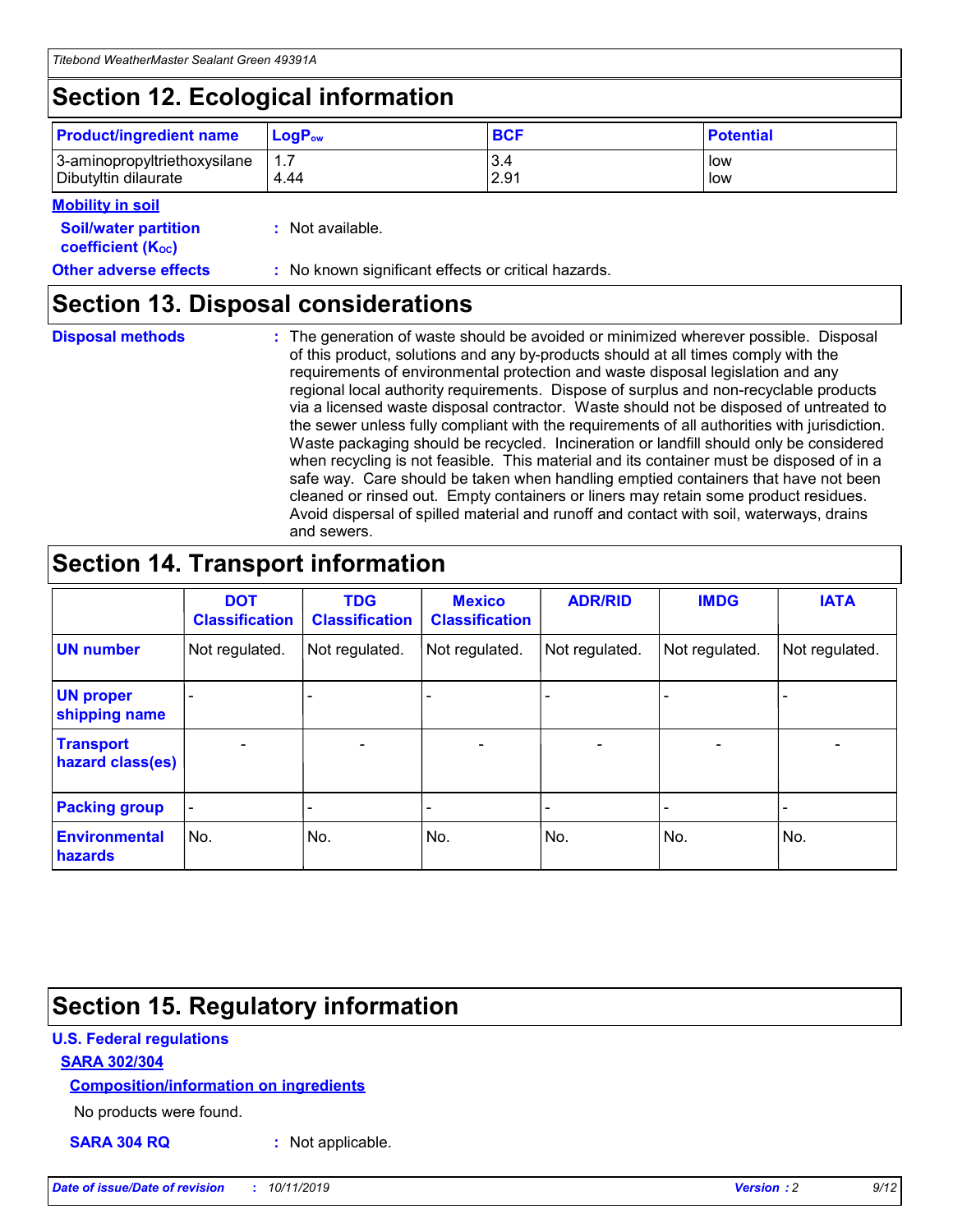### **Section 15. Regulatory information**

#### **SARA 311/312**

**Classification :** EYE IRRITATION - Category 2B SKIN SENSITIZATION - Category 1 TOXIC TO REPRODUCTION (Fertility) - Category 1B TOXIC TO REPRODUCTION (Unborn child) - Category 1B

#### **Composition/information on ingredients**

| <b>Name</b>                  | $\frac{9}{6}$ | <b>Classification</b>                                                                                            |
|------------------------------|---------------|------------------------------------------------------------------------------------------------------------------|
| 3-aminopropyltriethoxysilane | $\leq$ 3      | <b>FLAMMABLE LIQUIDS - Category 4</b><br><b>ACUTE TOXICITY (oral) - Category 4</b>                               |
|                              |               | SKIN IRRITATION - Category 2<br>EYE IRRITATION - Category 2A                                                     |
| Dibutyltin dilaurate         | ≤0.3          | ACUTE TOXICITY (oral) - Category 3<br>SKIN CORROSION - Category 1C                                               |
|                              |               | SERIOUS EYE DAMAGE - Category 1<br>SKIN SENSITIZATION - Category 1<br><b>GERM CELL MUTAGENICITY - Category 2</b> |
|                              |               | TOXIC TO REPRODUCTION (Fertility) - Category 1B<br>TOXIC TO REPRODUCTION (Unborn child) - Category 1B            |
|                              |               | SPECIFIC TARGET ORGAN TOXICITY (REPEATED<br>EXPOSURE) (respiratory system) - Category 1                          |

#### **State regulations**

| <b>Massachusetts</b> | : None of the components are listed. |
|----------------------|--------------------------------------|
| <b>New York</b>      | : None of the components are listed. |
| <b>New Jersey</b>    | : None of the components are listed. |
| <b>Pennsylvania</b>  | : None of the components are listed. |

#### **California Prop. 65**

**A** WARNING: This product can expose you to methanol, which is known to the State of California to cause birth defects or other reproductive harm. For more information go to www.P65Warnings.ca.gov.

| <b>Ingredient name</b> | No significant risk Maximum<br>level | acceptable dosage<br>level |
|------------------------|--------------------------------------|----------------------------|
| methanol               |                                      | Yes.                       |

#### **International regulations**

**Chemical Weapon Convention List Schedules I, II & III Chemicals** Not listed.

#### **Montreal Protocol**

Not listed.

#### **Stockholm Convention on Persistent Organic Pollutants**

Not listed.

### **UNECE Aarhus Protocol on POPs and Heavy Metals**

Not listed.

#### **Inventory list**

### **China :** All components are listed or exempted.

**United States TSCA 8(b) inventory :** All components are active or exempted.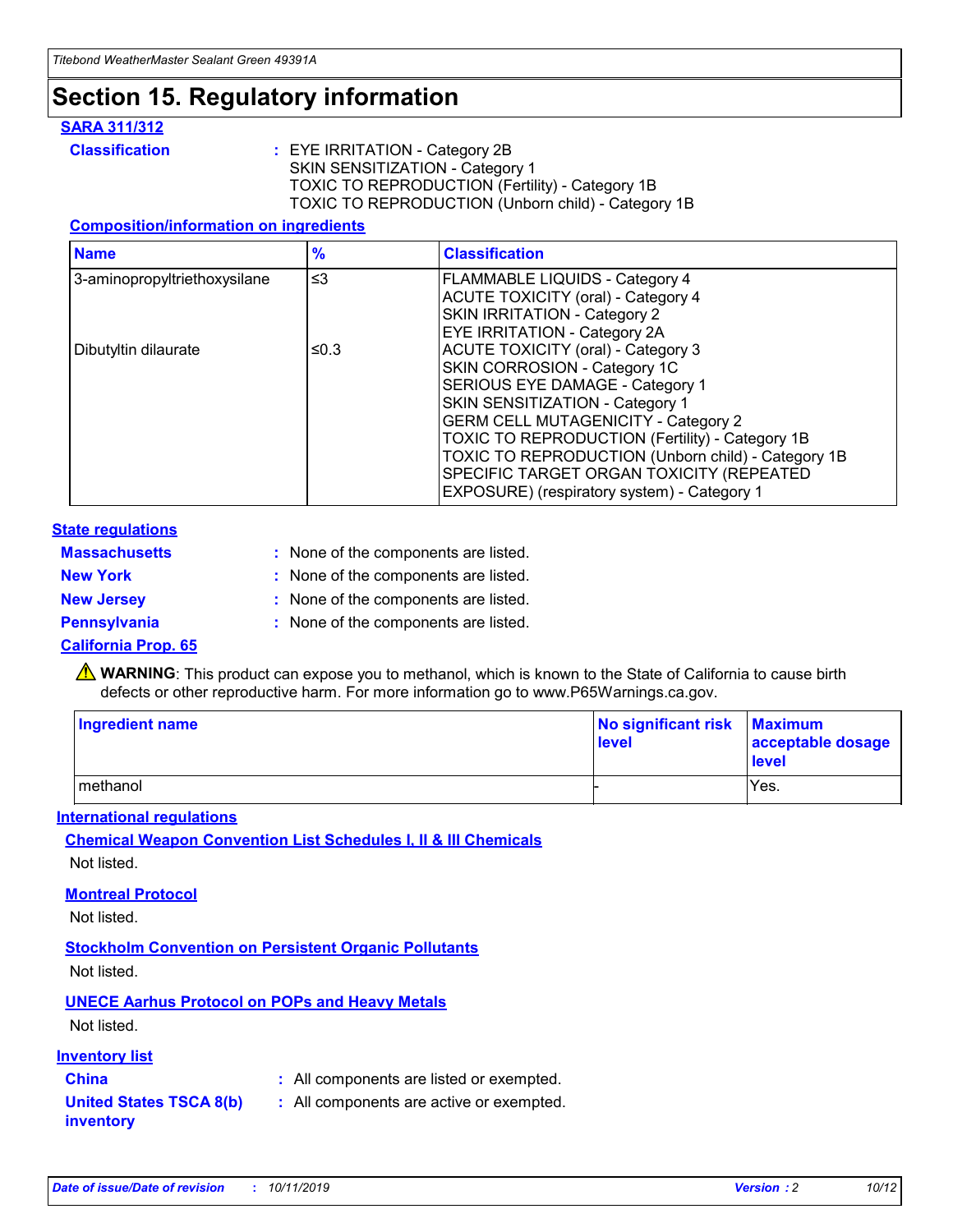## **Section 16. Other information**

**Hazardous Material Information System (U.S.A.)**



**Caution: HMIS® ratings are based on a 0-4 rating scale, with 0 representing minimal hazards or risks, and 4 representing significant hazards or risks. Although HMIS® ratings and the associated label are not required on SDSs or products leaving a facility under 29 CFR 1910.1200, the preparer may choose to provide them. HMIS® ratings are to be used with a fully implemented HMIS® program. HMIS® is a registered trademark and service mark of the American Coatings Association, Inc.**

**The customer is responsible for determining the PPE code for this material. For more information on HMIS® Personal Protective Equipment (PPE) codes, consult the HMIS® Implementation Manual.**

#### **National Fire Protection Association (U.S.A.)**



**Reprinted with permission from NFPA 704-2001, Identification of the Hazards of Materials for Emergency Response Copyright ©1997, National Fire Protection Association, Quincy, MA 02269. This reprinted material is not the complete and official position of the National Fire Protection Association, on the referenced subject which is represented only by the standard in its entirety.**

**Copyright ©2001, National Fire Protection Association, Quincy, MA 02269. This warning system is intended to be interpreted and applied only by properly trained individuals to identify fire, health and reactivity hazards of chemicals. The user is referred to certain limited number of chemicals with recommended classifications in NFPA 49 and NFPA 325, which would be used as a guideline only. Whether the chemicals are classified by NFPA or not, anyone using the 704 systems to classify chemicals does so at their own risk.**

#### **Procedure used to derive the classification**

| <b>Classification</b>                                                                                                                                                                  |                                                                                                                                                                                                                                                                   | <b>Justification</b>                                                                                                                                                                                                                                                                                       |  |
|----------------------------------------------------------------------------------------------------------------------------------------------------------------------------------------|-------------------------------------------------------------------------------------------------------------------------------------------------------------------------------------------------------------------------------------------------------------------|------------------------------------------------------------------------------------------------------------------------------------------------------------------------------------------------------------------------------------------------------------------------------------------------------------|--|
| <b>EYE IRRITATION - Category 2B</b><br>SKIN SENSITIZATION - Category 1<br><b>TOXIC TO REPRODUCTION (Fertility) - Category 1B</b><br>TOXIC TO REPRODUCTION (Unborn child) - Category 1B |                                                                                                                                                                                                                                                                   | Expert judgment<br>Expert judgment<br>Expert judgment<br>Expert judgment                                                                                                                                                                                                                                   |  |
| <b>History</b>                                                                                                                                                                         |                                                                                                                                                                                                                                                                   |                                                                                                                                                                                                                                                                                                            |  |
| <b>Date of printing</b>                                                                                                                                                                | : 4/22/2022                                                                                                                                                                                                                                                       |                                                                                                                                                                                                                                                                                                            |  |
| Date of issue/Date of<br>revision                                                                                                                                                      | : 10/11/2019                                                                                                                                                                                                                                                      |                                                                                                                                                                                                                                                                                                            |  |
| Date of previous issue                                                                                                                                                                 | : 10/16/2020                                                                                                                                                                                                                                                      |                                                                                                                                                                                                                                                                                                            |  |
| <b>Version</b>                                                                                                                                                                         | $\therefore$ 2                                                                                                                                                                                                                                                    |                                                                                                                                                                                                                                                                                                            |  |
| <b>Key to abbreviations</b>                                                                                                                                                            | $\therefore$ ATE = Acute Toxicity Estimate<br><b>BCF</b> = Bioconcentration Factor<br>IATA = International Air Transport Association<br><b>IBC</b> = Intermediate Bulk Container<br><b>IMDG = International Maritime Dangerous Goods</b><br>$UN = United Nations$ | GHS = Globally Harmonized System of Classification and Labelling of Chemicals<br>LogPow = logarithm of the octanol/water partition coefficient<br>MARPOL = International Convention for the Prevention of Pollution From Ships, 1973<br>as modified by the Protocol of 1978. ("Marpol" = marine pollution) |  |